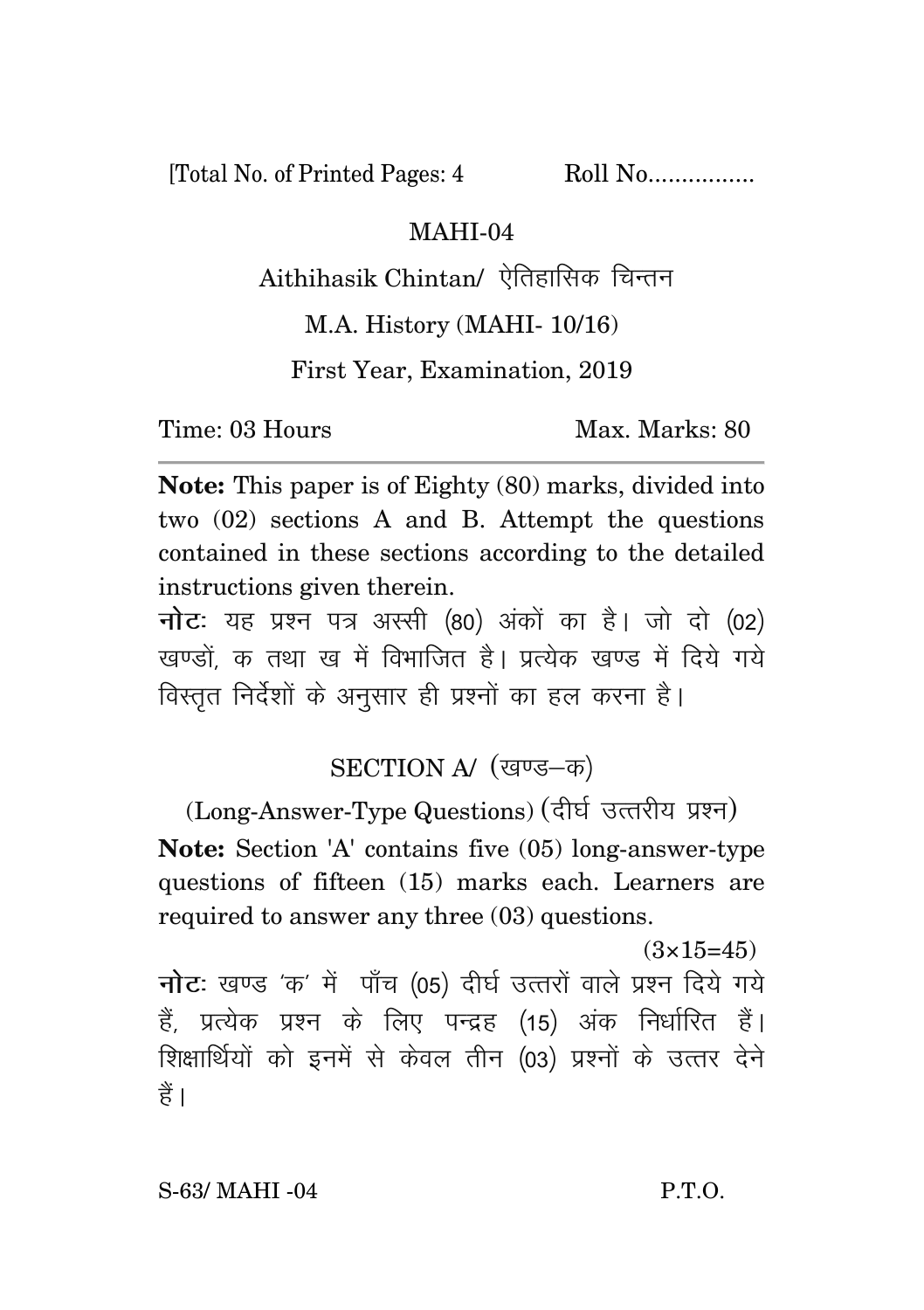1. What do you understand by biases in history. Discuss.

इतिहास में पूर्वाग्रह से आप क्या समझते हैं? व्याख्या कीजिये।

- 2. Discuss the relationship between history and social science. इतिहास और समाज विज्ञान मे अन्तर्सम्बन्ध की व्याख्या कीजिये।
- 3. Describe the Chinese history writing traditions. चीनी इतिहास लेखन परम्परा का वर्णन कीजिये।
- 4. Shed light on the special features of Roman historiography? रोमन इतिहास लेखन की विशेषताओं पर प्रकाश डालिये।
- 5. What is Marxist historiography? Underline its special features. मार्क्सवादी इतिहास लेखन क्या है। इसकी मुख्य विशेषताओं को रेखाँकित कीजिये।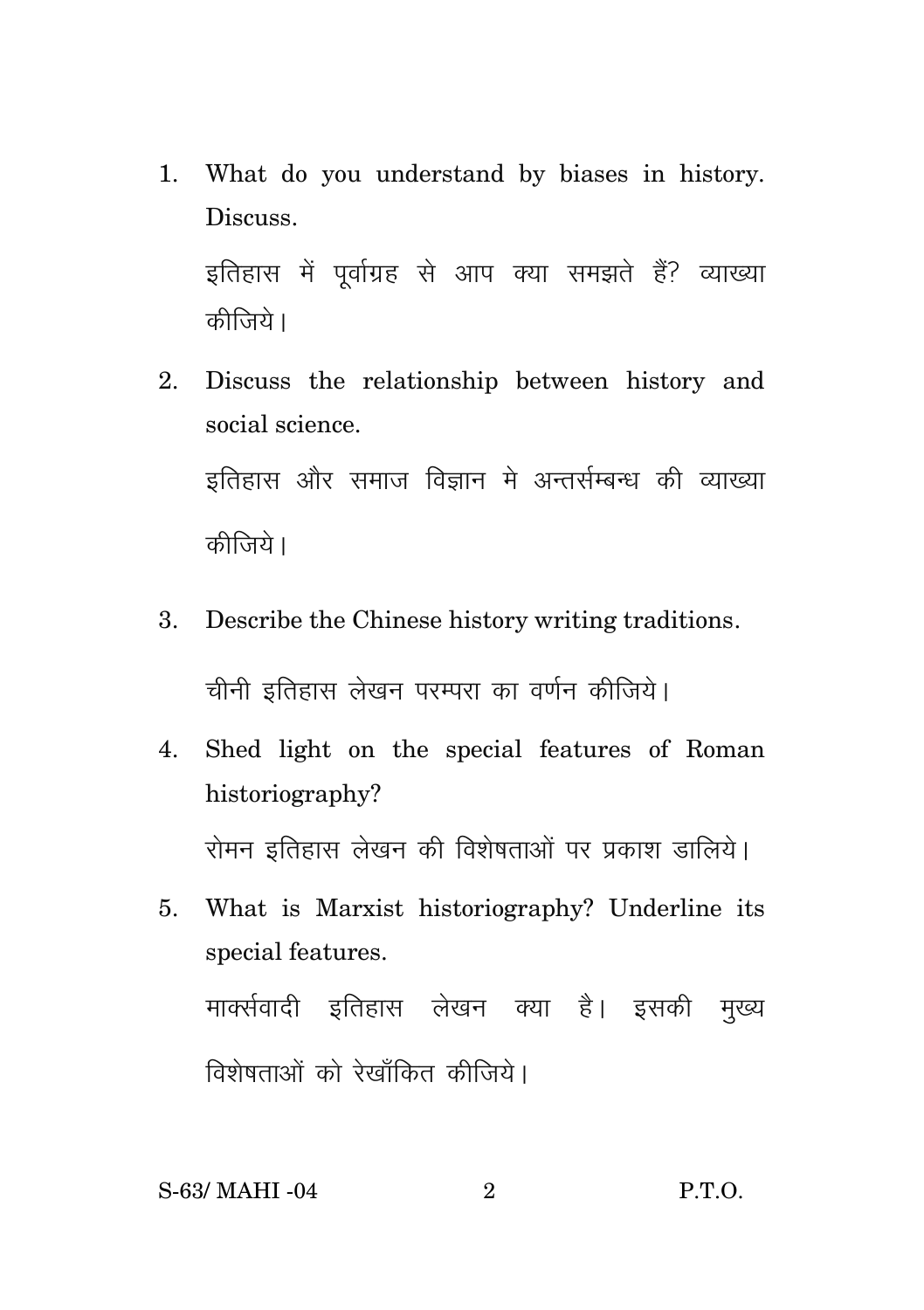## Section B / (खण्ड-ख) (Short Answer Type Questions) लघु उत्तरों वाले प्रश्न

**Note:** Section 'B' contains eight (08) short-answer type questions of seven (07) marks each learners are required to answer any five (05) question only.  $(5 \times 7 = 35)$ 

**नोट:** खण्ड 'ख' में आठ (08) लघु उत्तरों वाले प्रश्न दिए गये हैं, प्रत्येक प्रश्न के लिए सात (07) अंक निर्धारित हैं। शिक्षार्थियों को इनमें से केवल पाँच (05) प्रश्नों के उत्तर देने हैं।

- 1. What is the Khabar system of history writing? इतिहास लेखन की 'खबर पद्धति' क्या है?
- 2. Comment on Muslim history writing in india. भारत मे मुस्लिम इतिहास लेखन पर टिप्पणी कीजिये।
- 3. Comment on the significance of 'God' in Christian historiography.

ईसाई इतिहास लेखन में ईश्वर की प्रासगिकता टिप्पणी करें ।

| S-63/ MAHI -04 | P.T.O. |
|----------------|--------|
|                |        |